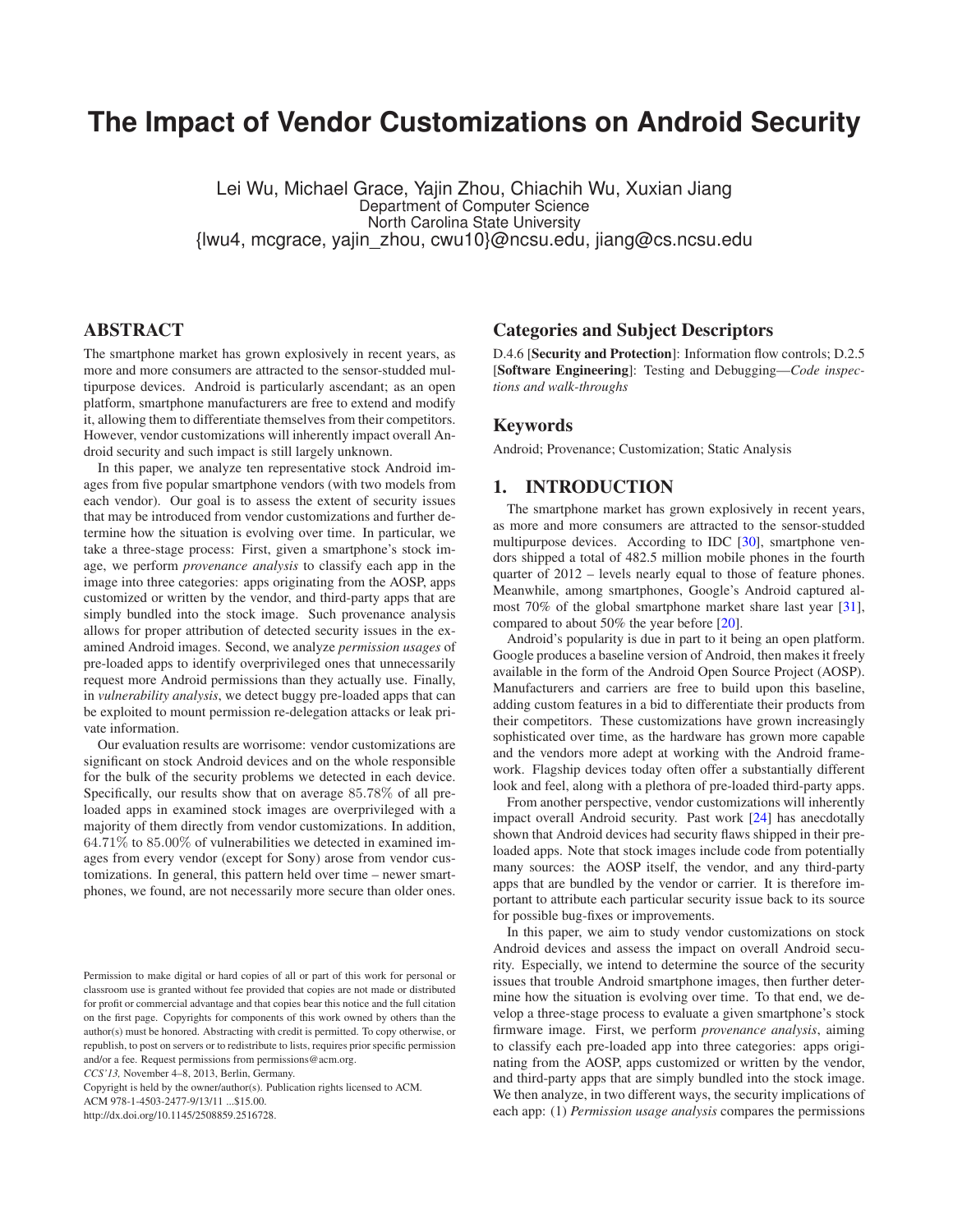requested by the app with those that it actually uses, looking for apps that request more permissions than they use. This situation is known as permission overprivilege, and it indicates a poor understanding of the Android security model; (2) *Vulnerability analysis*, in comparison, looks for two general types of actual security vulnerabilities: *permission re-delegation attacks* and *content leaks*. Permission re-delegation attacks allow unprivileged apps to act as though they have certain sensitive permissions, while content leaks allow such apps to gain (unauthorized) access to private data.

To facilitate our analysis, we implement a Security Evaluation Framework for Android called SEFA to evaluate stock smartphone images. Given a particular phone firmware image, SEFA first preprocesses it and imports into a local database a variety of information about the image, including the number of apps and numerous information about each app, such as the list of requested permissions, declared components, and the set of used Android APIs. Then SEFA compares each pre-loaded app with various ones in the original AOSP to determine its source and further performs a system-wide data-flow analysis to detect possible vulnerabilities. In our study, we have applied SEFA to ten flagship phone models from five popular vendors: Google, Samsung, HTC, LG, and Sony. For each vendor, we selected two phones: one from the current crop of Android 4.x phones, and one from the previous generation of 2.x devices. This slate of devices allows us to do two comparative analyses: *horizontal* differential analysis compares the various manufacturers' offerings for a given generation, while *vertical* differential analysis studies the evolution of any given vendor's security practices chronologically.

Our evaluation results show that more than 81.78% of pre-loaded apps (or 76.34% of LOC) on stock Android devices are due to vendor customizations. It is worrisome to notice that vendor customizations were, on the whole, responsible for the bulk of the security problems suffered by each device. On average, 85.78% of all pre-loaded apps in examined stock images are overprivileged with a majority of them directly from vendor customizations. And vendor apps consistently exhibited permission overprivilege, regardless of generation. Our results also show that vendor customizations are responsible for a large proportion of the vulnerabilities in each phone. For the Samsung, HTC, and LG phones, between 64.71% and 85.00% of the vulnerabilities were due to vendor customizations. This pattern was largely stable over time, with the notable exception of HTC, whose current offering is markedly more secure than the last-generation model we evaluated.

The rest of this paper is organized as follows. We present our methodology and system framework in Section [2,](#page-1-0) and describe implementation and evaluation results with case studies in Section [3.](#page-4-0) We then discuss for possible improvements in Section [4.](#page-8-0) Finally, we compare with related work and conclude this paper in Section [5](#page-9-0) and Section [6](#page-10-3) respectively.

## <span id="page-1-0"></span>2. DESIGN

The goal of this work is to study vendor customizations on stock Android devices and assess corresponding security impact. Note that the software stack running in these devices are complex, and their firmware is essentially a collaborative effort, rather than the work of a single vendor. Therefore, we need to categorize the code contained in a stock image based on its authorship and audit it for possible security issues. After that, we can attribute the findings of the security analyses to the responsible party, allowing us to better understand the state of smartphone security practices in the industry and spot any evident trends over time.

In Figure [1,](#page-1-1) we summarize the overall architecture of the proposed SEFA system. Our system takes a stock phone image as



<span id="page-1-1"></span>Figure 1: The overall architecture of SEFA

its input, preprocessing each app and importing the results into a database. This database, initially populated with a rich set of information about pre-loaded apps (including information from their manifest files, signing certificates, as well as their code, etc.), is then used by a set of subsequent analyses. Each analysis reads from the database, performs its analysis, and stores its findings in the database.

To study the impact of vendor customizations on the security of stock Android smartphones, we have developed three such analyses. First, to classify each app based on its presumed authorship, we perform *provenance analysis* (Section [2.1\)](#page-1-2). This analysis is helpful to measure how much of the baseline AOSP is still retained and how much customizations have been made to include vendorspecific features or third-party apps. To further get a sense of the security and privacy problems posed by each app, we use two different analyses: *permission usage analysis* (Section [2.2\)](#page-2-0) assesses whether an app requests more permissions than it uses, while *vulnerability analysis* (Section [2.3\)](#page-3-0) scans the entire image for concrete security vulnerabilities that could compromise the device and cause damage to the user. Ultimately, by correlating the results of the security analyses with the provenance information we collected, we can effectively measure the impact of vendor customizations.

## <span id="page-1-2"></span>2.1 Provenance Analysis

The main purpose of provenance analysis is to study the distribution of pre-loaded apps and better understand the customization level by vendors on stock devices. Specifically, we classify preloaded apps into three categories:

- *AOSP app*: the first category contains apps that exist in the AOSP and may (or may not) be customized by the vendor.
- *vendor app*: the second category contains apps that do not exist in the AOSP and were developed by the vendor.
- *third-party app*: the last category contains apps that do not exist in the AOSP and were *not* developed by the vendor.

The idea to classify pre-loaded apps into the above three categories is as follows. First we collect AOSP app candidates by searching the AOSP, then we exclude these AOSP apps from the pre-loaded ones. After that, we can classify the remaining apps by examining their signatures (i.e., information in their certificate files) based on a basic assumption: third-party apps shall be private and will not be modified by vendors. Therefore, they will not share the same signing certificates with vendor apps.

In practice, this process is however not trivial. Since AOSP apps may well be customized by vendors, their signatures are likely to be changed as well. Although in many cases, the app names, package names or component names are unchanged, there do exist exceptions. For example, Sony's *Conversations* app, with package name com.sonyericsson.conversations, is actually a customized version of the AOSP *Mms* app named com.android.mms. In order to solve this problem, we perform a call graph similarity analysis,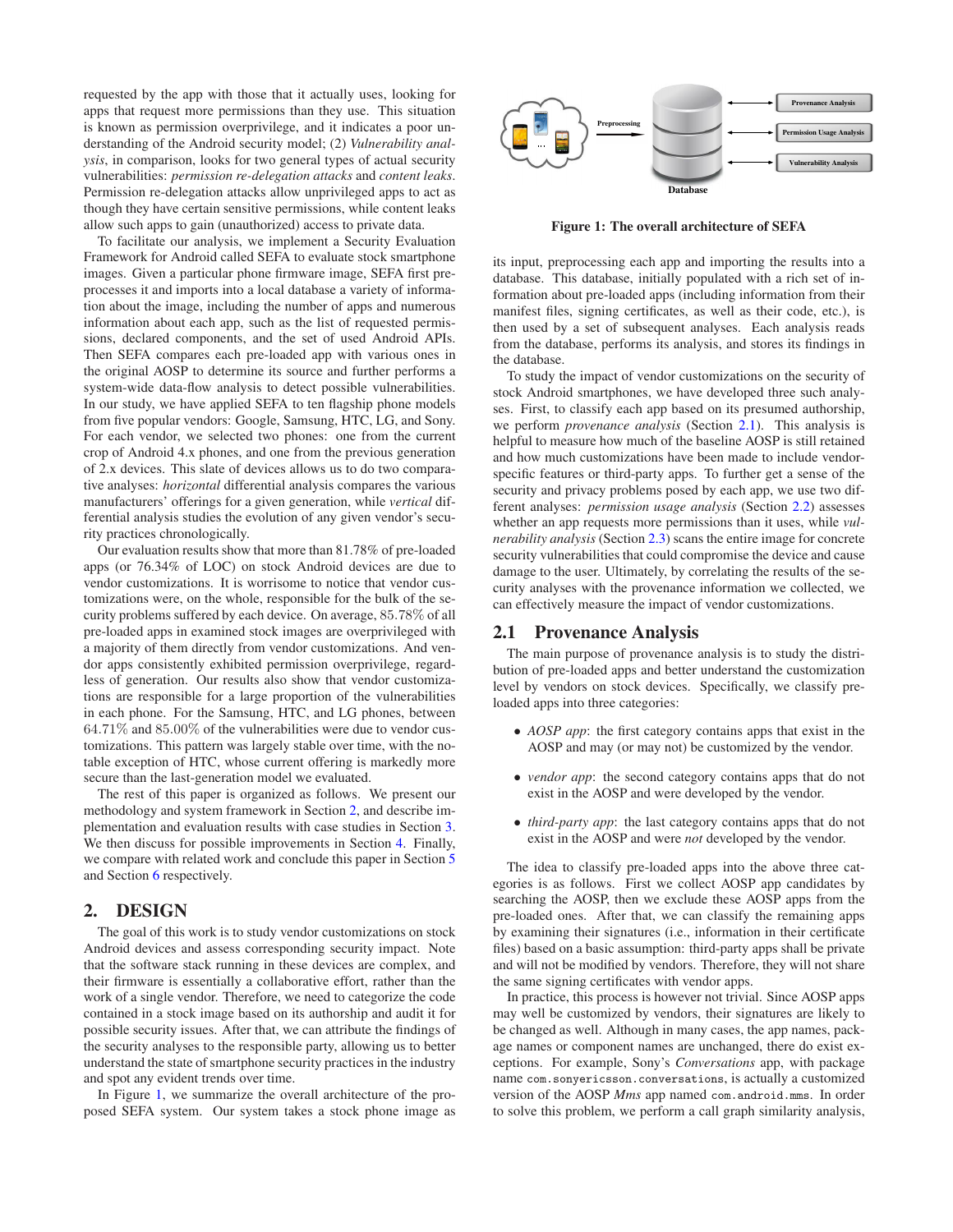which has been demonstrated to be an effective technique even to assist malware clustering and provenance identification [\[29\]](#page-10-4).

To generate the call graph required by any such analysis, we add all method calls that can be reached starting from any *entrypoint* method accessible to other apps or the framework itself. However, we are hesitant to use graph isomorphism techniques to compare these call graphs, as they are complex and have undesirable performance characteristics. Instead, we notice that later analysis (Section [2.3\)](#page-3-0) will use *paths*, sequences of methods that start at an entrypoint and flow into a *sink* (i.e., API or field which may require sensitive permissions, lead to dangerous operations or meet other special needs). Therefore, we choose to preprocess each app, extract and compare the resulting paths, a much more straightforward process that still compare the parts of each app that we are most concerned with.

From our prototype, we observe that such a path-based similarity analysis is implementation-friendly and effective. Particularly, we use the return type and parameters (number, position and type) of each node (method) in the path as its signature. If the similarity between two paths exceeds a certain threshold, we consider these two paths are matching. And the similarity between two apps is largely measured based on the number of matched paths. In our prototype, to determine which apps belong to the AOSP, we accordingly take the approach: (1) by matching app names and package names; (2) by matching component names in the manifest file; (3) and then by calculating the similarity between paths and apps. We point out that a final manual verification is always performed to guarantee the correctness of the classification, which can also confirm the effectiveness of our heuristics.

During this stage, we also collect one more piece of information: the code size of pre-loaded apps measured by their lines of code (LOC). Although it is impossible for us to get all the source code of the pre-loaded apps, we can still roughly estimate their size based on their decompiled . smali code.<sup>1</sup> Therefore, we can draw a rough estimate of vendor customization from provenance analysis because the number and code size of apps are important indicators. In addition, we also collect firmware release dates and update cycles as supplementary information for our later evaluation (Section [3.1\)](#page-4-1).

#### <span id="page-2-0"></span>2.2 Permission Usage Analysis

Our next analysis stage is designed to detect instances of permission overprivilege, where an app requests more permissions than it uses. SEFA applies permission usage analysis to measure the adoption of the principle of least privilege in app development. Note that here it is only possible to get the usage of permissions defined in the standard AOSP framework. The usage of vendor-specific permissions cannot be counted because of the lack of related information.

There are four types of permissions in Android: *normal*, *dangerous*, *system* and *systemOrSignature*. The latter three are sensitive, because normal permissions are not supposed to be privileged enough to cause damage to the user. Specifically, we define permissions declared by element uses-permission in the manifest file as *requested permissions*, and permissions which are actually used (e.g., by using related APIs) as *used permissions* respectively. An *overdeclared permission* is a permission which is requested but not used. *Overprivileged apps* contain at least one overdeclared permission.

Algorithm [1](#page-2-1) outlines our process for permission usage analysis. From the database, we have the initial requested permission set of apps (as it is in the manifest information), and our goal is to find the Algorithm 1: Permission Usage Analysis

```
Input: initial info. in our database about pre-loaded apps
Output: overdeclared permission set of apps
apps = all apps in one image;
mappings = all permission mappings;
A = API invocation set;
I =intent usage set;
C = content provider usage set;
S = shared user id set;
R = requested-permission set;
U = \emptyset; // used permission set
O = \emptyset; // overdeclared permission set
foreach s \in S do
   tmp = \emptyset;foreach app \in sdo
     tmp = tmp \cup R[app];foreach app \in s do
       R[app] = tmp;foreach app \in apps do
   foreach a \in A[app] do
    \bigcup [app].add(mappings[a]);foreach i \in I[app]do
    |U[app].add(mappings[i]);foreach c \in C[app]do
    |U[app].add(mappings[c]);foreach app \in appsdo
 \left[ O(app] = R(app] - U(app];return O
```
<span id="page-2-1"></span>overdeclared permission set. Despite the initial requested permission set, we find it still needs to be augmented. Especially, there is a special manifest file attribute, sharedUserId, which causes multiple apps signed by the same developer certificate to share a user identifier, thus sharing their requested permission sets. (As permissions are technically assigned to a user identifier, not an app, all such apps will be granted the union of all the permissions requested by each app. Accordingly, apps with the same sharedUserId require extra handling to get the complete requested permission set.) Next, we leverage the known permission mapping built by earlier work  $[2]$  to determine which permissions are actually used.<sup>2</sup> Having built both the requested permission set and the used permission set, we can then calculate the overdeclared permission set.

Our approach to calculate the overdeclared permission set is conservative. Notice that some permissions declared in the manifest file may be deprecated in the corresponding standard Android framework. An example is the permission READ\_OWNER\_DATA<sup>3</sup> that was removed after API level 8 (i.e., Android version 2.2), but still declared by one app in the Nexus 4 (API level 17, or Android 4.2). We do not consider them as overdeclared permissions, because the vendor may retain deprecated permissions in the customized framework for its own usage.

<sup>1</sup>We use the *baksmali* [\[42\]](#page-11-1) tool to translate the Android app's .dex code into the .smali format.

 ${}^{2}$ Early studies including PScout [\[2\]](#page-10-5) concern themselves only with those permissions that are available to third-party apps. In our study, we need to cover additional permissions defined at *system* and *systemOrSignature* levels, which may not be well documented.

<sup>&</sup>lt;sup>3</sup>Without specification, the prefix of standard Android permission name android.permission. is omitted in this paper.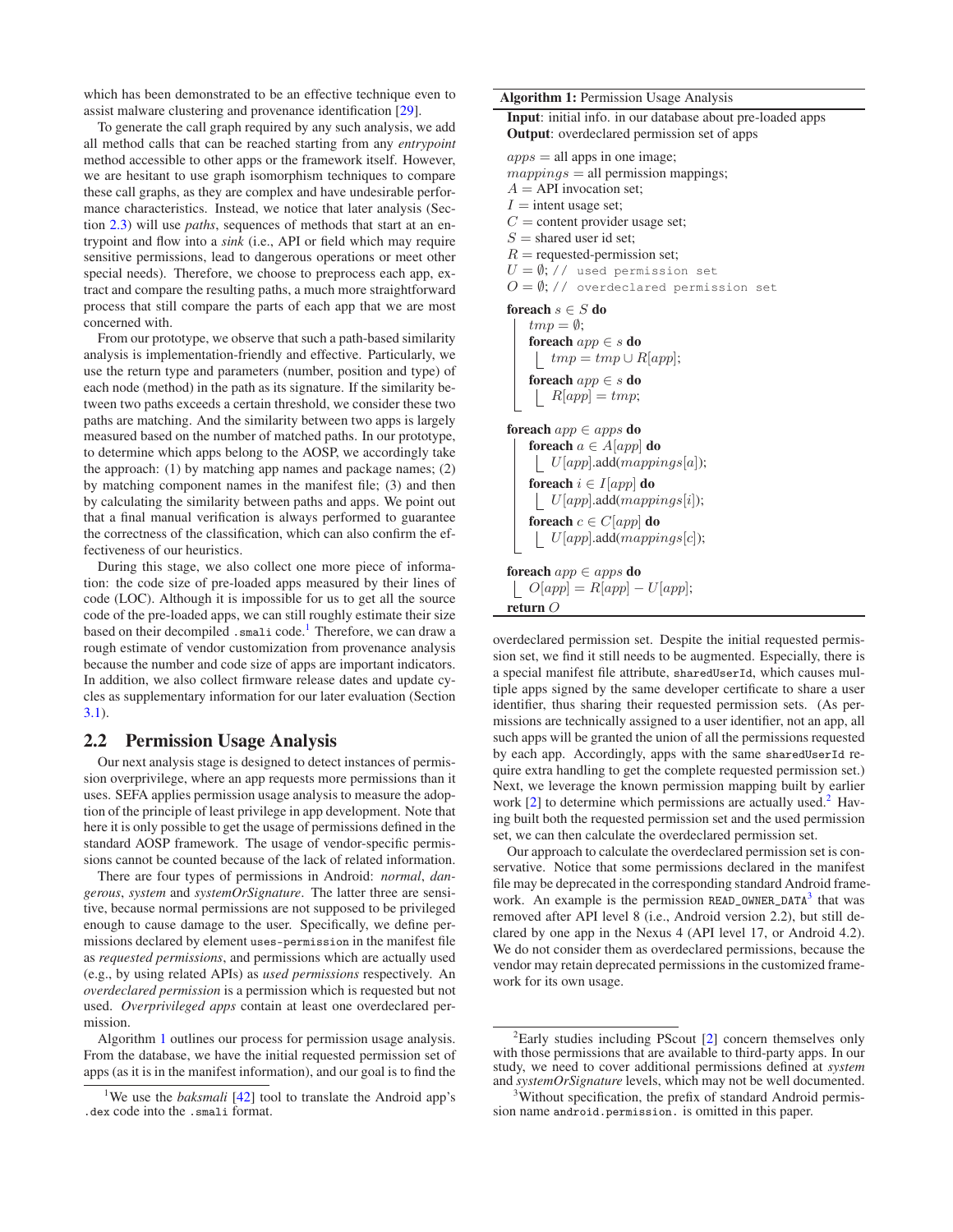After obtaining the overdeclared permission set, we then analyze the overall permission usage of each device, and classify results by provenance. The distributions of overprivileged apps as well as overdeclared permissions can then both be studied. Further, we also perform horizontal and vertical analysis, i.e., cross-vendor, samegeneration, vs. cross-generation, same-vendor comparisons.

## <span id="page-3-0"></span>2.3 Vulnerability Analysis

While our permission usage analysis aims to measure the software development practices used in the creation of each pre-loaded app, vulnerability analysis is concerned with finding real, actionable exploits within those apps. Specifically, we look for two representative types of vulnerabilities in the Android platform which stem from misunderstanding or misusing Android's permission system. First, we identify *permission re-delegation attacks* [\[18\]](#page-10-6), which are a form of the classic confused deputy attack [\[27\]](#page-10-7). Such an attack exists if an app can gain access to an Android permission without actually requesting it. A typical example is an app which is able to send Short Message Service (SMS) messages without acquiring the (supposedly required) SEND\_SMS permission. For the second kind of vulnerability, we consider *content leaks*, which essentially combines the two types of content provider vulnerabilities reported by Zhou and Jiang [\[52\]](#page-11-2): *passive content leaks* and *content pollution*. An unprotected content provider (i.e., one that takes no sensitive permission to protect its access) is considered to have a passive content leak if it is world-readable, and to have content pollution if it is world-writable. We extend this definition to cover both open and protected content providers. The protected ones are also interesting as there may also exist unauthorized accesses to them through the other three types of components which could serve as springboards for exploitation. For ease of presentation, we call these vulnerabilities *content leaks*.

As our main goal is to accurately locate possible vulnerabilities, we in this study consider the following adversary model: a malicious app, which is compatible with the phone, may be installed on the phone by the user. We do not expect the malicious app will request any sensitive permissions during installation, which means it will only rely on vulnerable apps to accomplish its goals: either steal money from the user, gather confidential data, or maliciously destroy data. In other words, we limit the attacker to only unprivileged third-party apps to launch their attacks.

Keeping this adversary model in mind, we focus our analysis on security-critical permissions – the ones that protect the functions that our adversary would most like to gain access to. Specifically, for permission re-delegation attacks, we focus on permissions that are able to perform dangerous actions, such as SEND\_SMS and MASTER\_CLEAR, because they may lead to serious damage to the user, either financially or in terms of data loss. As for content leaks, we ignore those whose exposures are likely to be intentional<sup>4</sup>. Note that some apps may be vulnerable to low-severity content leaks; for example, publicly-available information about a network TV schedule is not as sensitive as the user's banking credentials. In other words, we primarily consider serious content leaks whose exposures are likely to cause critical damages to the user.

To actually find these vulnerabilities, we rely on a few key techniques. An essential one is reachability analysis, which is used to determine all feasible paths from the entrypoint set of all Android components, regardless of whether we consider them to be protected by a sensitive permission (Section [2.3.1\)](#page-3-1). To better facilitate vulnerability analysis, we define two varieties of sinks:

- *sensitive-sinks*: sensitive Android APIs which are related to sensitive permissions (e.g., MASTER\_CLEAR) of our concern
- *bridge-sinks*: invocations that are able to indirectly trigger another (vulnerable) component, e.g., sendBroadcast

Note that any path reachable from an open entrypoint or component can be examined directly to see if it has a sensitive-sink. Meanwhile, we also determine whether it could reach any bridgelink that will trigger other protected components (or paths). The remaining paths, whose entrypoints are protected, are correlated with paths that contain bridge-sinks to form the complete vulnerable path, which is likely cross-component or even cross different apps. This is essentially a reflection-based attack and we will describe it in Section [2.3.2](#page-4-2) in greater detail. All calculated (vulnerable) paths will subject to manual verification.

We stress that unlike some previous works (e.g., [\[24\]](#page-10-2)) which mainly focus on discovery of vulnerabilities, this analysis stage primarily involves a more contextual evaluation of vulnerabilities, including distribution, evolution and the impact of customization. Especially, we use the distribution of vulnerable apps as a metric to assess possible security impact from vendor customizations. Note the detected vulnerabilities are classified into different categories by their provenance and leveraged to understand the corresponding impact of customization. As mentioned earlier, both horizontal and vertical impact analyses are performed.

#### <span id="page-3-1"></span>*2.3.1 Reachability Analysis*

Our reachability analysis is performed in two steps. The first step is intra-procedural reachability analysis, which involves building related call graphs and resolving it by conventional *def-use* analysis [\[11\]](#page-10-8). The resolution starts from the initial state (pre-computed when the database is initially populated) and then gradually seeks a fixed point of state changes with iteration (due to various transfer functions). However, as the state space might be huge (due to combinatorial explosion), the convergence progress could be slow or even unavailable. In practice, we have to impose additional conditional constraints to control the state-changing iteration procedure. We call the result of intra-procedural analysis, i.e., the states of variables and fields, a *summary*.

The second step is inter-procedural reachability analysis that is used to propagate states between different methods. After each propagation, method summaries might be changed. In such cases, intra-procedural reachability analysis is performed again on each affected method to generate a new summary. Inter-procedural reachability analysis is also an iterative process, but takes longer and requires more space to converge; therefore, we use some heuristics to reduce the computational and space overhead. For instance, if a variable or field we are concerned with has already reached a sink, there is no need to wait for convergence. A more formal de-scription of our reachability analysis is listed in Algorithm [3](#page-11-3) (see Appendix [A\)](#page-11-4).

Paths of apps from different vendors but with similar functionality may share something in common, especially for those apps inherited from the standard AOSP framework. Here "common" does not mean that their source code is exactly the same, but is similar from the perspective of structure and functionality. Many devices reuse the code from the AOSP directly, without many modifications. If we have already performed reachability analysis on such a common path, there is no need to do it on its similar counterparts. We believe this improves system performance since reachability analysis is time consuming (especially when the state space is huge). Therefore, we also perform a similarity analysis as a part of the reachability analysis to avoid repetitive efforts.

<sup>4</sup> Some content providers are exported explicitly, such as TelephonyProvider in the app of the same name.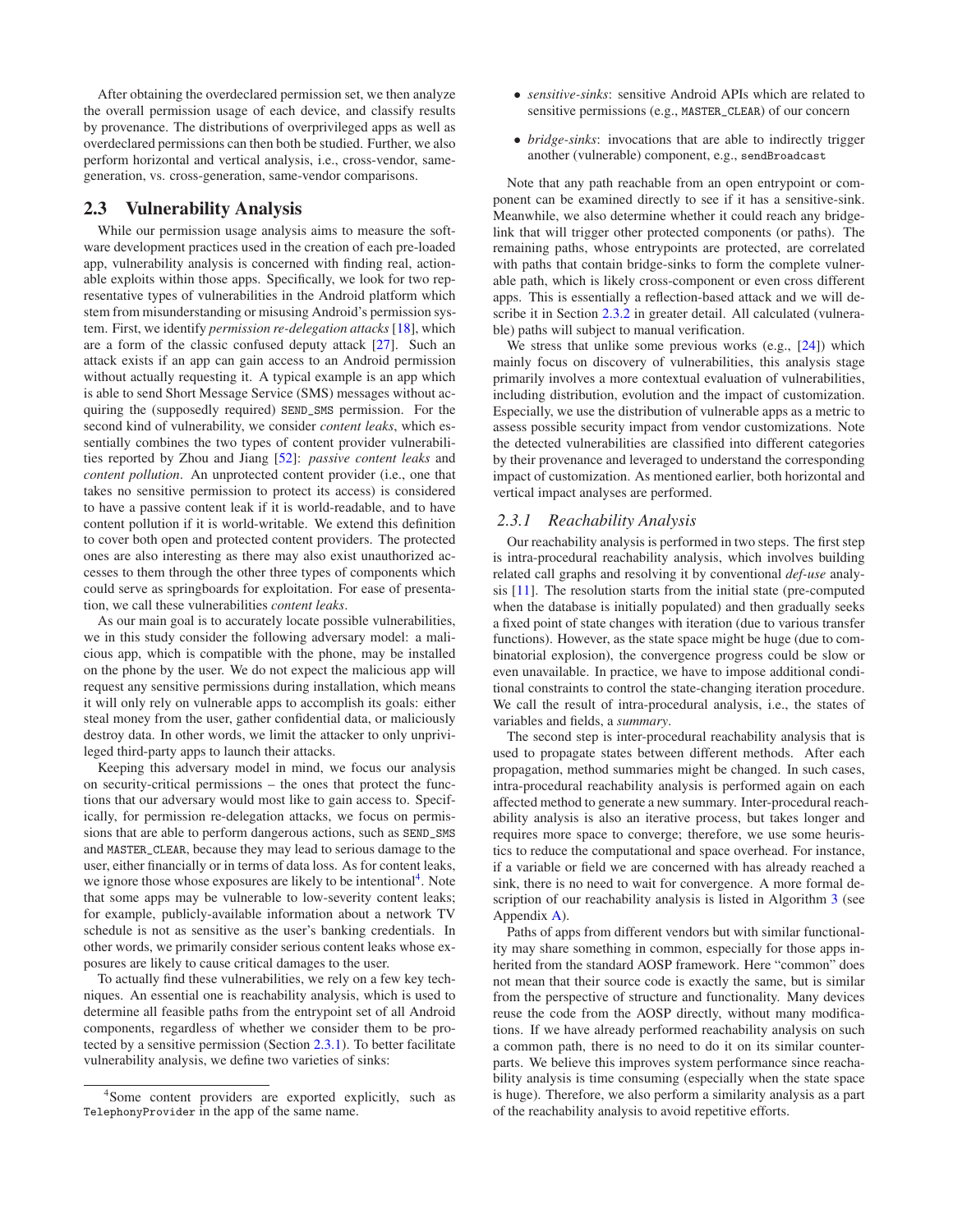#### <span id="page-4-2"></span>*2.3.2 Reflection Analysis*

To facilitate our analysis, we classify vulnerable paths into the following three types:

- *in-component*: a vulnerable path that starts from an unprotected component to a sink that is located in the same component.
- *cross-component*: a vulnerable path that starts from an unprotected component, goes through into other components within the same app, and then reaches a sink.
- *cross-app*: a vulnerable path that starts from an unprotected component of one app, goes through into another app's components, and eventually reaches a sink.

The in-component vulnerable paths are relatively common and have been the subject of recent studies [\[24,](#page-10-2) [34\]](#page-11-5). However, the latter two, especially the cross-app ones, have not been well studied yet, which is thus the main focus of our reflection analysis. Note that a reflection-based attack typically involves with multiple components that may not reside in the same app. A concrete example that is detected by our tool will be shown in Figure [6](#page-8-1) (Section [3.3.1\)](#page-7-0).

Traditional reachability analysis has been effective in detecting in-component vulnerable paths. However, it is rather limited for other cross-component or cross-app vulnerable paths. (A cross-app execution path will pass through a chain of related apps to ultimately launch an attack.) In order to identify them, a comprehensive analysis of possible "connection" between apps is necessary. To achieve that, our approach identifies not only possible reachable paths within each component, but also the invocation relationship for all components. The invocation relationship is essentially indicated by sending an *intent* [\[21\]](#page-10-9) from one component to another, explicitly or implicitly. An explicit intent specifies the target component to receive it and is straightforward to handle. An implicit intent, on the other hand, may be sent anonymously without specifying the receiving component, thus requiring extra handling (i.e., *intent resolution* in Android) to determine the best one from the available components. In our system, SEFA essentially mimics the Android intent resolution mechanism by matching an intent against all possible <intent-filter> manifest declarations in the installed apps. However, due to the offline nature of our system, we have limited available information about how the framework behaves at run-time. Therefore, we develop the following two heuristics:

- A component from the same app is preferable to components from other apps.
- A component from a different app which shares the same sharedUserId is preferable to components from other apps.

If multiple component candidates still exist for a particular intent, we simply iterate each one to report possible vulnerable path and then manually verify it in a real phone setting. In Algorithm [2,](#page-4-3) we summarize the overall procedure. The basic idea here is to maintain a visited component list. For a particular component, the algorithm returns  $\emptyset$  if it has been visited; otherwise we add it into the list, and check all possible components that are able to start up that component recursively.

## <span id="page-4-0"></span>3. IMPLEMENTATION AND EVALUATION

We have implemented a SEFA prototype as a mix of Java code and Python scripts with 11, 447 and 4, 876 lines of code (LOC)

| <b>Algorithm 2: Reflection Analysis</b>                 |          |
|---------------------------------------------------------|----------|
| <b>Input:</b> current component, visited component list |          |
| <b>Output:</b> vulnerable path set                      |          |
| /* find vulnerable paths recursively from               |          |
| backward for current component                          | $\star/$ |
| $c =$ current component;                                |          |
| $VC$ = visited component list;                          |          |
| $CC =$ components which are able to start up c;         |          |
| $V = \emptyset$ ;// vulnerable path set                 |          |
| if $c \in VC$ then<br>$\blacksquare$ return $V$         |          |
| else                                                    |          |
| $\mid VC.append(c);$                                    |          |
| foreach $cc \in CC$ do                                  |          |
| $tmp = VC$ .clone();                                    |          |
| $V$ .add(Reflection Analysis(cc, tmp));                 |          |
| return $V$                                              |          |

<span id="page-4-3"></span>respectively. In our evaluation, we examined ten representative phones (Table [1\)](#page-5-0) released between the end of 2010 and the end of 2012 by five popular vendors: Google, Samsung, HTC, LG, and Sony. The selected phone model either has great impact and is representative, or has huge market share. For example, Google's phones are designed to be reference models for their whole generation; Samsung is the market leader which occupies 39.6% of smartphone market share in 2012 [\[30\]](#page-10-0). To analyze these phone images, our system requires on average 70 minutes to process each image (i.e., around 30 seconds per app) and reports about 300 vulnerable paths for us to manually verify. Considering the off-line nature of our tool, we consider this acceptable, even though our tool could be optimized further to speed up our analysis.

#### <span id="page-4-1"></span>3.1 Provenance Analysis

As mentioned earlier, the provenance analysis collects a wide variety of information about each device and classifies pre-loaded apps into three different categories. In Table [1,](#page-5-0) we summarize our results. Overall, these ten devices had 1,548 pre-loaded apps, totalling 114,427,232 lines of code (in terms of decompiled .smali code). A further break-down of these apps show that, among these devices, there are on average 28.2 (18.22%), 99.7 (64.41%), and 26.9 (17.38%) apps from the categories of AOSP, vendor and thirdparty, respectively. Note that the apps in the AOSP category may also be customized or extended by vendors (Section [2.1\)](#page-1-2). As a result, the figures in the AOSP column of Table [1](#page-5-0) should be considered an upper bound for the proportion of code drawn from the AOSP. Accordingly, on average, vendor customizations account for more than 81.78% of apps (or 76.34% of LOC) on these devices.

In our study, we selected two phone models for each vendor, one from the current crop of Android 4.x phones, and one from the previous generation of 2.x devices. Table [2](#page-5-1) shows the initial release date of each phone model, as reported by GSM Arena [\[26\]](#page-10-10). As it turns out, these devices can be readily classified by their release dates: the past generation of devices all were initially released before 2012, while the current generation's products were released in 2012 or later. Therefore, we break them down into *pre-2012* and *post-2012* devices. Such classification is helpful to lead to certain conclusions. For example, as one might expect, the complexity of these devices is clearly increasing over time. In all cases, the post-2012 products from any given manufacturer contain more apps and LOC than their pre-2012 counterparts. Specifically, the HTC Wildfire S has 147 apps with 9,643,448 LOC, and the HTC One X has

<sup>&</sup>lt;sup>5</sup>This category contains apps that exist in the AOSP and may (or may not) be customized by the vendor – Section [2.1.](#page-1-2) This definition also applies to Tables [3,](#page-6-0) [4](#page-6-1) and [5.](#page-7-1)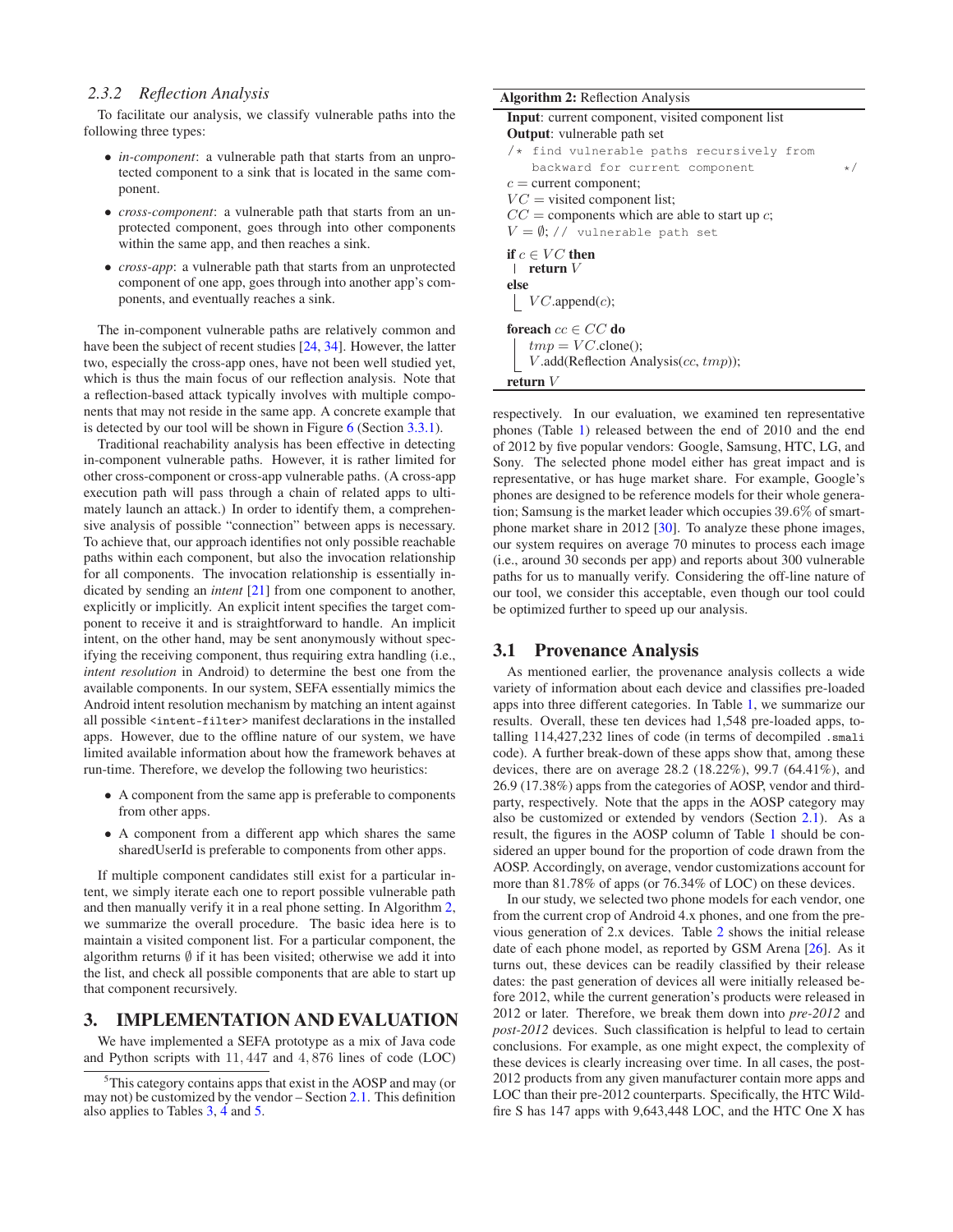|               | <b>Total</b><br>$AOSP$ app $3$ |                     |                               | vendor app  |               | third-party app         |                                                                      |            |          |            |
|---------------|--------------------------------|---------------------|-------------------------------|-------------|---------------|-------------------------|----------------------------------------------------------------------|------------|----------|------------|
| <b>Vendor</b> | <b>Device</b>                  | Version & Build #   | $\overline{\textbf{\#}}$ Apps | #LOC        | # Apps $(\%)$ | # LOC $(\%)$            | $\overline{\textbf{\#} \textbf{A} \textbf{p} \textbf{p} \textbf{s}}$ | #LOC       | $#$ Apps | #LOC       |
| Samsung       | Galaxy S2                      | 2.3.4: I9100XWKI4   | 172                           | 10,052,891  | $26(15.12\%)$ | $2,419,155(24.06\%)$    | 114                                                                  | 3,519,955  | 32       | 4,113,781  |
| Samsung       | Galaxy S3                      | 4.0.4: I9300UBALF5  | 185                           | 17,339,442  | $30(16.22\%)$ | $6,344,721$ $(36.59\%)$ | 119                                                                  | 5,660,569  | 36       | 5,334,152  |
| HTC           | Wildfire S                     | 2.3.5: CL362953     | 147                           | 9,643,448   | $24(16.33\%)$ | 2,759,415 (28.61\%)     | 94                                                                   | 3.514.921  | 29       | 3,369,112  |
| <b>HTC</b>    | One X                          | 4.0.4; CL100532     | 280                           | 19,623,805  | $29(10.36\%)$ | $4.718.633(24.05\%)$    | 190                                                                  | 7,354,468  | 61       | 7,550,704  |
| LG            | Optimus P350                   | 2.2: FRG83          | 100                           | 6,160,168   | $27(27.00\%)$ | 1,152,885 (18.72%)      | 40                                                                   | 604,197    | 33       | 4,403,086  |
| LG            | Optimus P880                   | $4.0.3$ : IML74K    | 115                           | 12,129,841  | $28(24.35\%)$ | $3,170,950(26.14\%)$    | 63                                                                   | 3,269,936  | 24       | 5,688,955  |
| Sony          | Xperia Arc S                   | 2.3.4; 4.0.2.A.0.62 | 176                           | 7,689,131   | 28 (15.91%)   | 1,164,691(15.15%)       | 123                                                                  | 2.666.397  | 25       | 3,858,043  |
| Sony          | Xperia SL                      | 4.0.4: 6.1.A.2.45   | 209                           | 10,704,797  | $28(13.40\%)$ | $1,800,690$ $(16.82\%)$ | 156                                                                  | 4,127,343  | 25       | 4,776,764  |
| Google        | Nexus S                        | 2.3.6; GRK39F       | 73                            | 5,234,802   | 31(42.47%)    | $1,036,858(19.81\%)$    | 41                                                                   | 2,821,874  |          | 1,376,070  |
| Google        | Nexus 4                        | 4.2: JOP40C         | 91                            | 15,848,907  | 31 (34.07%)   | 2,506,778 (15.82%)      | 57                                                                   | 12,156,673 | 3        | 1,185,456  |
| <b>Total</b>  |                                |                     | 1548                          | 114,427,232 | 282 (18.22%)  | 27,074,776 (23.66%)     | 997                                                                  | 45,696,333 | 269      | 41,656,123 |

<span id="page-5-0"></span>Table 1: Provenance analysis of representative devices

<span id="page-5-1"></span>Table 2: Release dates of examined Android devices

| <b>Device</b> | Release Date <sup>1</sup> | <b>Update Date <math>2 \&amp;</math> Version</b> |
|---------------|---------------------------|--------------------------------------------------|
| Nexus S       | Dec 2010                  | 4.0.4, Mar 2012; 4.1.2, Oct 2012                 |
| Nexus 4       | Nov 2012                  | N/A                                              |
| Wildfire S    | May 2011                  | N/A                                              |
| One $X$       | May 2012                  | 4.1.1, Nov 2012; 4.1.2, Mar 2013                 |
| Optimus P350  | Feb 2011                  | N/A                                              |
| Optimus P880  | Jun 2012                  | 4.1.2. Mar 2013                                  |
| Galaxy S2     | Apr 2011                  | 2.3.6, Dec 2011; 4.0.3 Jul 2012; 4.1.1,          |
|               |                           | Jan 2013; 4.1.2, Apr 2013                        |
| Galaxy S3     | May 2012                  | 4.1.1, Nov 2012; 4.1.2, Mar 2013                 |
| Xperia Arc S  | Sep 2011                  | 4.0.4, Aug 2012                                  |
| Xperia SL     | Sep 2012                  | 4.1.2, May 2013                                  |

<sup>1</sup>The release dates may vary by area and carrier, but the difference is not that significant (e.g., around one month).

<span id="page-5-3"></span><span id="page-5-2"></span> $2$ The update dates collected here are mainly for markets in United States.

280 apps with 19,623,805 LOC. The number of apps and LOC increase 90.47% and 103.49%, respectively.

Our analysis also shows that, though the baseline AOSP is indeed getting more complicated over time – but vendor customizations are at least keeping pace with the AOSP. This trend is not difficult to understand, as vendors have every incentive to add more functionality to their newer products, especially in light of their competitors doing the same.

The Google-branded phones are particularly interesting. Both have relatively few apps, as they are designed to be reference designs with only minor alterations to the core AOSP. However, the Nexus 4 has over three times as many lines of code as were included in the Nexus S, despite adding only 18 apps. The Nexus S was the simplest phone we studied, while the Nexus 4 is the third most complex – only the HTC One X and Samsung Galaxy S3, which are well known for their extensive customization, have more LOC. We attribute this to the fact that the Nexus 4 includes newer versions of vendor-specific apps (e.g., Gmail) that have more functionality with larger code size.

Meanwhile, we also observe these devices experience slow update cycles: the *average interval* between two updates for a phone model is about half a year! Also, it is interesting to note that the updates in the United States tend to lag behind some other areas. For instance, users of the Samsung Galaxy S3 in the United Kingdom received updates to Android 4.1.1 (which was released in July 2012) in September 2012, while the updates were not available for users in the United States until January 2013. If we compare the update dates in Table [1](#page-5-0) with the corresponding dates of Android releases [\[22\]](#page-10-11), it often takes half a year for vendors to provide an official update (excepting Google's reference phones) for users in the United States, though in many cases carriers may share the blame. Overall, official updates can hardly be called timely, which thereby seriously affects the security of these devices.

## 3.2 Permission Usage Analysis

After determining the provenance of each pre-loaded app, our next analysis captures the instances of permission overprivilege, where an app requests more permissions than it uses. The results are summarized in Table [3.](#page-6-0) On average, there is an alarming fact that across the ten devices, 85.78% of apps are overprivileged. Even Google's reference devices do not necessarily perform better than the others; the Nexus S has the second most overprivileged apps of all the pre-2012 devices. Note that the situation appears to be getting slightly better as time goes on. The average percentage of overprivileged apps in the post-2012 devices has decreased to 83.61%, compared to 87.96% of all apps on pre-2012 devices. But this situation is still hardly reassuring. Interestingly, our results show that the proportion of overprivileged pre-loaded apps are more than the corresponding result of third-party apps (reported by [\[2,](#page-10-5) [17\]](#page-10-12)). We believe there are two main reasons: 1) pre-loaded apps are more privileged than third-party apps, as they can request certain permissions not available to third-party ones; 2) pre-loaded apps are more frequent in specifying the sharedUserId property, thereby gaining many (possibly unnecessary) permissions.

Specifically, if we take into account the provenance of each app, a different story emerges. Looking over the breakdowns in Table [3,](#page-6-0) the modest gains over time appear to be primarily attributable to a reduction in app overprivilege among AOSP apps; vendors appear to be responsible for roughly the same amount of overprivileged apps in each image (51.29% of all pre-2012 apps, vs. 52.71% of post-2012 apps). In this sense the vendors themselves do not appear to care significantly more about the least privilege principle than third-party app developers do, despite being, on average, much larger corporate entities.

In Figure [2,](#page-6-2) we summarize the distributions of overprivileged apps among pre-2012 devices and post-2012 devices respectively. The majority of overprivileged apps have no more than 10 overdeclared permissions. Note that pre-loaded apps have access to certain permissions that are not available to third-party apps. Therefore, these overdeclared permissions, if exploited, can lead to greater damage. For example, our results demonstrate that both REBOOT and MASTER\_CLEAR are among overdeclared permissions that can allow for changing (important) device status or destroying user data without notification.

## 3.3 Vulnerability Analysis

Our vulnerability analysis led to several interesting results, especially once combined with our efforts to determine the provenance of each app. In particular, if we consider the distribution of vulnerable apps across each phone image (Table [4\)](#page-6-1), the percentage of vulnerable apps of these devices varies from 1.79% to 14.97%. Applying our horizontal analysis to each generation of devices, it appears that the HTC Wildfire S and LG Optimus P880 have the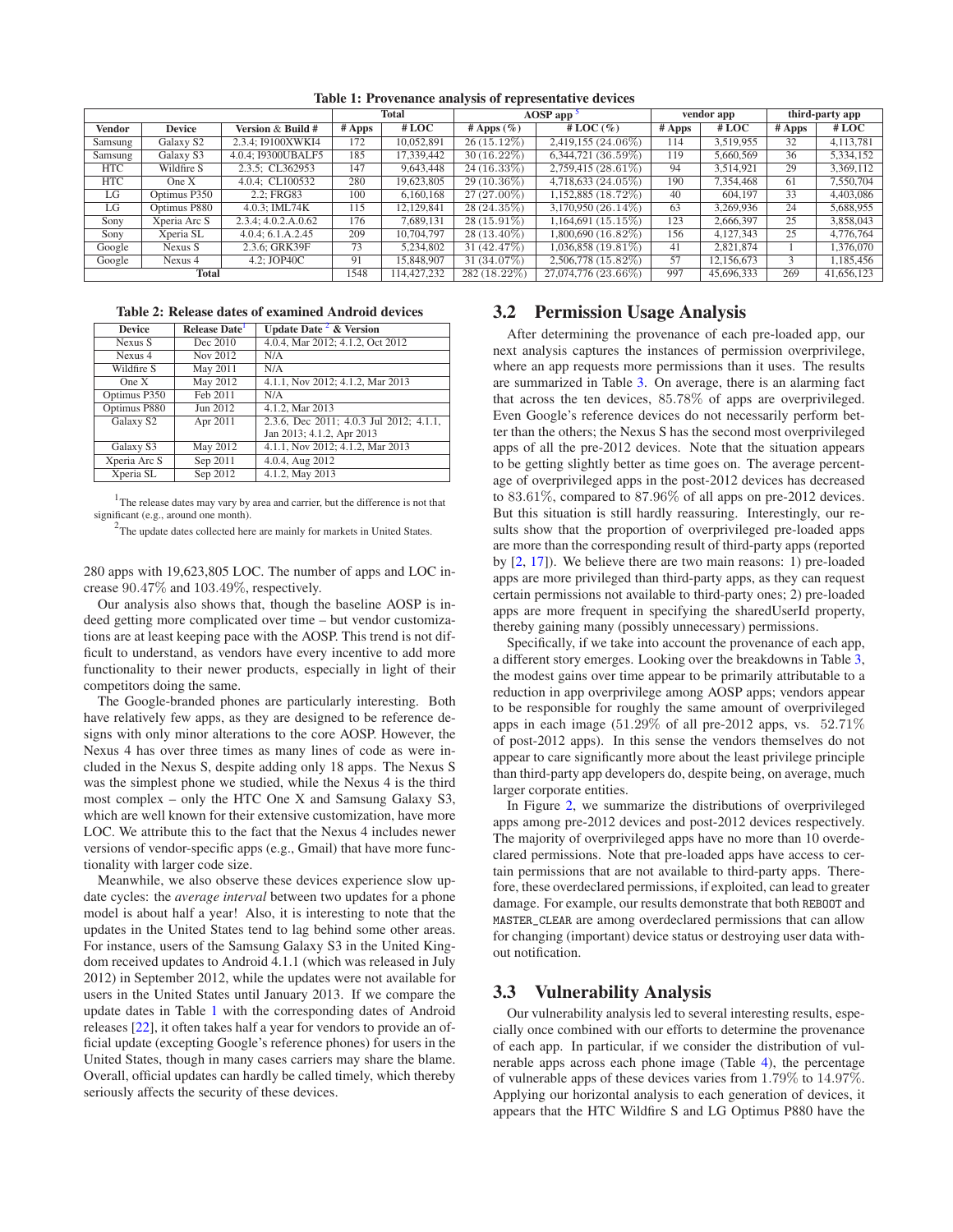<span id="page-6-0"></span>

| Table 3: Permission usage analysis of representative devices |  |  |
|--------------------------------------------------------------|--|--|
|                                                              |  |  |

|               |              | Pre-2012 devices                                   |            |                 | Post-2012 devices       |              |                                                    |            |                 |  |  |
|---------------|--------------|----------------------------------------------------|------------|-----------------|-------------------------|--------------|----------------------------------------------------|------------|-----------------|--|--|
| <b>Device</b> |              | % of overprivileged apps among all pre-loaded apps |            |                 | <b>Device</b>           |              | % of overprivileged apps among all pre-loaded apps |            |                 |  |  |
|               | <b>Total</b> | $\overline{AOSP}$ app $\overline{S}$               | vendor app | third-party app |                         | <b>Total</b> | $AOSP$ app                                         | vendor app | third-party app |  |  |
| Nexus S       | 90.41\%      | 38.36%                                             | 50.68%     | $1.37\%$        | Nexus 4                 | 79.12%       | 30.77%                                             | 48.35%     | $0.00\%$        |  |  |
| Wildfire S    | 92.52%       | $15.65\%$                                          | 57.82%     | 19.05%          | One $X$                 | 78.21%       | 10.00%                                             | 50.71%     | 17.50%          |  |  |
| Optimus P350  | 85.00%       | 23.00%                                             | 33.00%     | 29.00%          | Optimus P880            | 91.30%       | 20.87%                                             | 50.43\%    | 20.00%          |  |  |
| Galaxy S2     | 88.37%       | 13.95%                                             | 58.14%     | $16.28\%$       | Galaxy S3               | 87.57%       | 15.14%                                             | 55.68%     | $16.76\%$       |  |  |
| Xperia Arc S  | 83.52%       | 14.20%                                             | 56.82%     | 12.50%          | Xperia SL               | 81.82%       | 11.96%                                             | 58.37%     | 11.48%          |  |  |
| Average       | 87.96%       | $21.03\%$                                          | $51.29\%$  | $15.64\%$       | Average                 | 83.61%       | 17.75%                                             | 52.71%     | $13.15\%$       |  |  |
|               |              |                                                    |            |                 | Overall Average: 85.78% |              |                                                    |            |                 |  |  |

<span id="page-6-1"></span>

|  | Table 4: Vulnerability analysis of representative devices (I) |  |
|--|---------------------------------------------------------------|--|
|  |                                                               |  |

|                       |              | Pre-2012 devices                                      |            |                 | Post-2012 devices      |              |                                     |            |                 |  |  |
|-----------------------|--------------|-------------------------------------------------------|------------|-----------------|------------------------|--------------|-------------------------------------|------------|-----------------|--|--|
| <b>Device</b>         |              | % of vulnerable apps among all apps                   |            |                 | <b>Device</b>          |              | % of vulnerable apps among all apps |            |                 |  |  |
|                       | <b>Total</b> | $\overline{\text{AOSP}}$ app $\overline{\phantom{a}}$ | vendor app | third-party app |                        | <b>Total</b> | AOSP app                            | vendor app | third-party app |  |  |
| Nexus S               | 5.48%        | 2.74%                                                 | 2.74%      | $0.00\%$        | Nexus 4                | 2.20%        | $1.10\%$                            | $1.10\%$   | $0.00\%$        |  |  |
| Wildfire S            | 14.97%       | 4.76%                                                 | 8.84%      | $1.36\%$        | One $X$                | 1.79%        | 0.71%                               | 0.71%      | $0.36\%$        |  |  |
| Optimus P350          | $1.00\%$     | $4.00\%$                                              | $1.00\%$   | $6.00\%$        | Optimus P880           | 10.43%       | $5.22\%$                            | 5.22%      | $0.00\%$        |  |  |
| Galaxy S <sub>2</sub> | $12.21\%$    | 3.49%                                                 | 6.98%      | $1.74\%$        | Galaxy S3              | $6.49\%$     | 2.70%                               | 3.24\%     | 0.54%           |  |  |
| Xperia Arc S          | $2.27\%$     | $1.14\%$                                              | $0.00\%$   | $1.14\%$        | Xperia SL              | $1.91\%$     | $0.96\%$                            | $0.48\%$   | $0.48\%$        |  |  |
| Average               | $8.99\%$     | 3.23%                                                 | 3.91%      | $1.85\%$        | Average                | $4.56\%$     | $2.14\%$                            | $2.15\%$   | $0.28\%$        |  |  |
|                       |              |                                                       |            |                 | Overall Average: 6.77% |              |                                     |            |                 |  |  |



<span id="page-6-2"></span>Figure 2: Distributions of overprivileged apps

most vulnerable apps in each generation. Inversely, the Sony Xperia Arc S and – interestingly – the HTC One X have the least vulnerable apps by proportion. As one may expect, Google's reference phones (especially the Nexus 4) both perform well compared to their contemporaries, as their images are designed to be a reference baseline. Our vertical analysis has an even more impressive result – the percentage of vulnerable apps across each generation dropped from an average of 8.99% last generation to 4.56% this generation. Even incorporating provenance information in the vertical analysis, there is a dramatic improvement for all three categories of app.

However, the percentage of vulnerable apps is not necessarily a good metric to measure the security of such devices. The complexity metrics we collected as part of our provenance analysis (see Table [1\)](#page-5-0) show that the devices contain ever-increasing amounts of code. Therefore, while fewer vulnerabilities – as a percentage – may be introduced in newer phones, the sheer scale of their stock



<span id="page-6-3"></span>Figure 3: Vulnerabilities due to vendor customizations

images works to counteract any gains. Furthermore, some vulnerable apps may contain more vulnerabilities than others. As a result, there is value in counting the absolute number of critical vulnerabilities as well as the proportion of vulnerable apps.

To this end, we summarize our results in that format in Table [5.](#page-7-1) When we use this table for vertical differential analysis, it tells quite a different story. While, indeed, the number of vulnerabilities in each generation of devices generally decreased, the reduction is nowhere near so dramatic. Furthermore, when considered in horizontal differential analysis, different devices take the crown for most and least secure devices in each generation. The HTC Wildfire S is still the least secure pre-2012 device, but only by a hair – the Samsung Galaxy S2 has only one fewer vulnerability. The Sony Xperia Arc S is tied with the Google Nexus S for the most secure pre-2012 device. Meanwhile, there is a complete shake-up among the post-2012 devices: the Samsung Galaxy S3 has 40 vulnerabilities to the LG Optimus P880's 26, while the HTC One X (at 15 vulnerabilities) falls to mid-pack, behind the Nexus 4 (at 3) and the Sony Xperia SL (at 8).

Table [5](#page-7-1) still does not tell the complete story. Looking at the table's provenance analysis results, it appears that most of the vulnerabilities stem from the AOSP. However, recall that our provenance analysis concerns the original provenance of each *app*, not each *vulnerability*. To gather information about the provenance of each vulnerability, we manually examine each of the reported vulnerable paths. Our results are shown in Figure [3](#page-6-3) (note that Google's phones are not included here because the AOSP is led by Google, making the distinction difficult). For the Samsung, HTC, and LG phones, the majority of vulnerabilities – between 64.71% and 85.00% – did *not* originate from the AOSP. However, for both of Sony's products,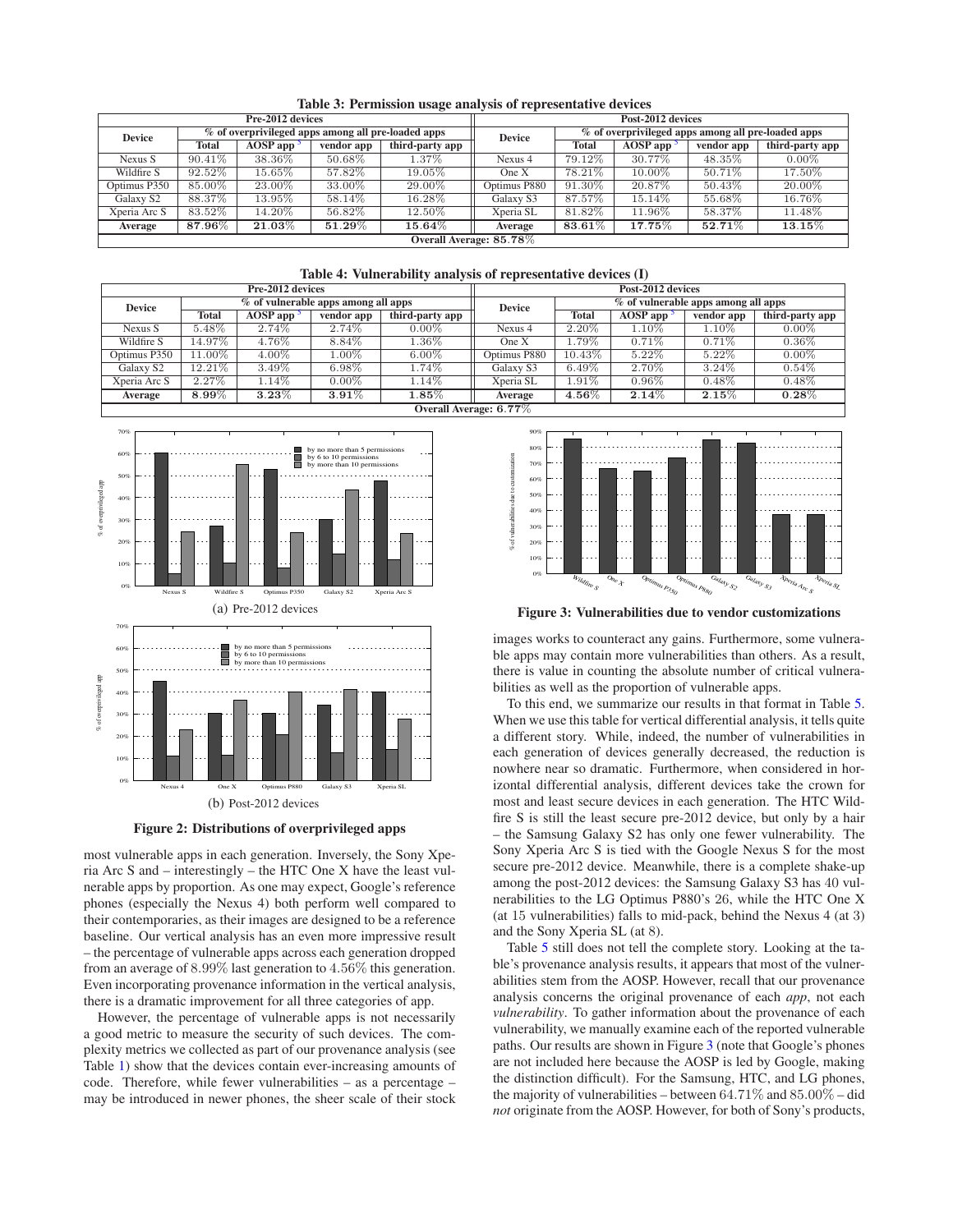|               | Pre-2012 devices |          |                      | Post-2012 devices |               |                      |          |            |                 |  |
|---------------|------------------|----------|----------------------|-------------------|---------------|----------------------|----------|------------|-----------------|--|
| <b>Device</b> |                  |          | # of vulnerabilities |                   | <b>Device</b> | # of vulnerabilities |          |            |                 |  |
|               | <b>Total</b>     | AOSP app | vendor app           | third-party app   |               | <b>Total</b>         | AOSP app | vendor app | third-party app |  |
| Nexus S       | 8                |          |                      |                   | Nexus 4       |                      |          |            |                 |  |
| Wildfire S    | 40               | 23       | 15                   |                   | One X         | 15                   | 12       |            |                 |  |
| Optimus P350  | 17               |          |                      |                   | Optimus P880  | 26                   |          |            |                 |  |
| Galaxy S2     | 39               | 18       | 18                   |                   | Galaxy S3     | 40                   | 20       | 12         |                 |  |
| Xperia Arc S  | 8                |          |                      |                   | Xperia SL     | 8                    |          |            |                 |  |

<span id="page-7-1"></span>Table 5: Vulnerability analysis of representative devices (II)

<sup>1</sup>This category contains apps that exist in the AOSP and may (or may not) be customized by the vendor – Section [2.1.](#page-1-2)



<span id="page-7-2"></span>Figure 4: Vendor-specific vulnerability evolution

only 37.50% of vulnerabilities were caused by vendor customizations. In fact, one of Sony's modifications to the AOSP actually mitigated a pre-existing bug in it.

We can also apply vertical differential analysis to this data, and therefore look at the evolution of vulnerabilities over time. The post-2012 devices may have *inherited* some vulnerabilities that were never caught during the lifetime of the pre-2012 devices, as they often have code in common with earlier devices by the same manufacturer<sup>6</sup>; alternatively, they may have *introduced* new vulnerabilities in their new and altered features. Figure [4](#page-7-2) depicts this evolutionary information, which varies wildly in proportion between different vendors. For example, for the HTC One X, about 60.00% of its vulnerabilities were inherited from the previous device, while the Samsung Galaxy S3 has more introduced vulnerabilities than inherited ones (47.50% vs. 35.00%).

<span id="page-7-3"></span>Table 6: Classification of detected vulnerabilities

| 1000 - 1000 - 1000 - 1000 - 1000 - 1000 - 1000 - 1000 - 1000 - 1000 - 1000 - 1000 - 1000 - 1000 - 1000 - 1000 |                                             |  |  |  |  |  |  |
|---------------------------------------------------------------------------------------------------------------|---------------------------------------------|--|--|--|--|--|--|
| Name                                                                                                          | <b>Description</b>                          |  |  |  |  |  |  |
| CALL PRIVILEGED                                                                                               | Initiate a phone call (including emergency  |  |  |  |  |  |  |
|                                                                                                               | number) without requiring confirmation      |  |  |  |  |  |  |
| MASTER CLEAR                                                                                                  | Wipe out user data and factory reset        |  |  |  |  |  |  |
| REBOOT                                                                                                        | Reboot the device                           |  |  |  |  |  |  |
| RECORD_AUDIO                                                                                                  | Allows an application to record audio.      |  |  |  |  |  |  |
| SEND SMS                                                                                                      | Allows an application to send SMS messages. |  |  |  |  |  |  |
| <b>SHUTDOWN</b>                                                                                               | Power off the device                        |  |  |  |  |  |  |
| <b>WRITE SMS</b>                                                                                              | Allows an application to write SMS messages |  |  |  |  |  |  |
| <b>OTHER</b>                                                                                                  | All the other dangerous/critical operations |  |  |  |  |  |  |

No treatment of this topic would be complete without discussing the distribution of vulnerabilities that we found. Table [6](#page-7-3) lists the vulnerabilities we focus on. We use the names of permission to represent the most common (i.e., shared by devices of different vendors) vulnerabilities for permission re-delegation attacks with explicit permission names, and use OTHER to represent all other vulnerabilities (including both types of studied vulnerabilities). Note that vulnerabilities belong to OTHER do not mean they are not critical, and the only reason is that they are more vendor- and model-specific. Table [7](#page-8-2) lists the distribution of these vulnerabilities.

With these detected vulnerabilities, we have attempted to contact the corresponding vendors. While some of them have already been



<span id="page-7-4"></span>Figure 5: Distribution of cross-app vulnerabilities

confirmed, other vendors have still not spoken with us even after several months. Among the detected vulnerabilities, we believe cross-app ones are the most challenging to detect. Figure [5](#page-7-4) gives the percentage of cross-app vulnerabilities. On average, 8.90% vulnerabilities are of this type. In the following, we describe some specific vulnerabilities introduced due to vendor customizations.

#### <span id="page-7-0"></span>*3.3.1 Case Study: Samsung Galaxy S3*

In the Samsung Galaxy S3, there is a pre-loaded app named *Keystring\_misc*. This particular app has a protected component PhoneUtilReceiver that leads to a dangerous path for performing a factory reset, thus erasing all user data on the device. This path ends in the phoneReset method, which will broadcast an intent android.intent.action.MASTER\_CLEAR to perform the operation. At first sight, this path seems to be *safe* because this component is protected by the com.sec.android.app.phoneutil.permission.- KEYSTRING permission, which is defined with the restrictive *systemOrSignature* protection level (i.e., only other firmware apps, or apps from Samsung, can invoke it).

Unfortunately, there exists another app named *FactoryTest* that contains a feasible path which is able to start up this very component in the *Keystring\_misc* app. This arrangement is an example of a cross-app vulnerable path, which can be used to launch a reflection attack (Figure [6\)](#page-8-1). Specifically, this app exports a service called FtClient without any protection. After being launched, the service will start a thread and then try to build connections with two hard-coded local socket addresses: FactoryClientRecv and FactoryClientSend. The established connections can be exploited to send commands through the first socket. Our manual investigation shows that there are many dangerous operations that can be triggered by this exploit, including MASTER\_CLEAR, REBOOT, SHUTDOWN and SEND\_SMS.

In our study, we also discover a number of other vulnerabilities. For example, there are four content providers in the *sCloudBackup-Provider* app (with the package name of com.sec.android.sCloud BackupProvider). They expose access interfaces to specific databases, including calllogs.db, sms.db, mms.db and settings.db. Each of them is protected by two permissions, but with normal (nonsensitive) protection levels. Apparently, they are accessible to any

<sup>&</sup>lt;sup>6</sup>The relationship between each pair of devices may be not direct (i.e., predecessor and successor), but we can still regard these vulnerabilities as an inheritance because they are vendor-specific.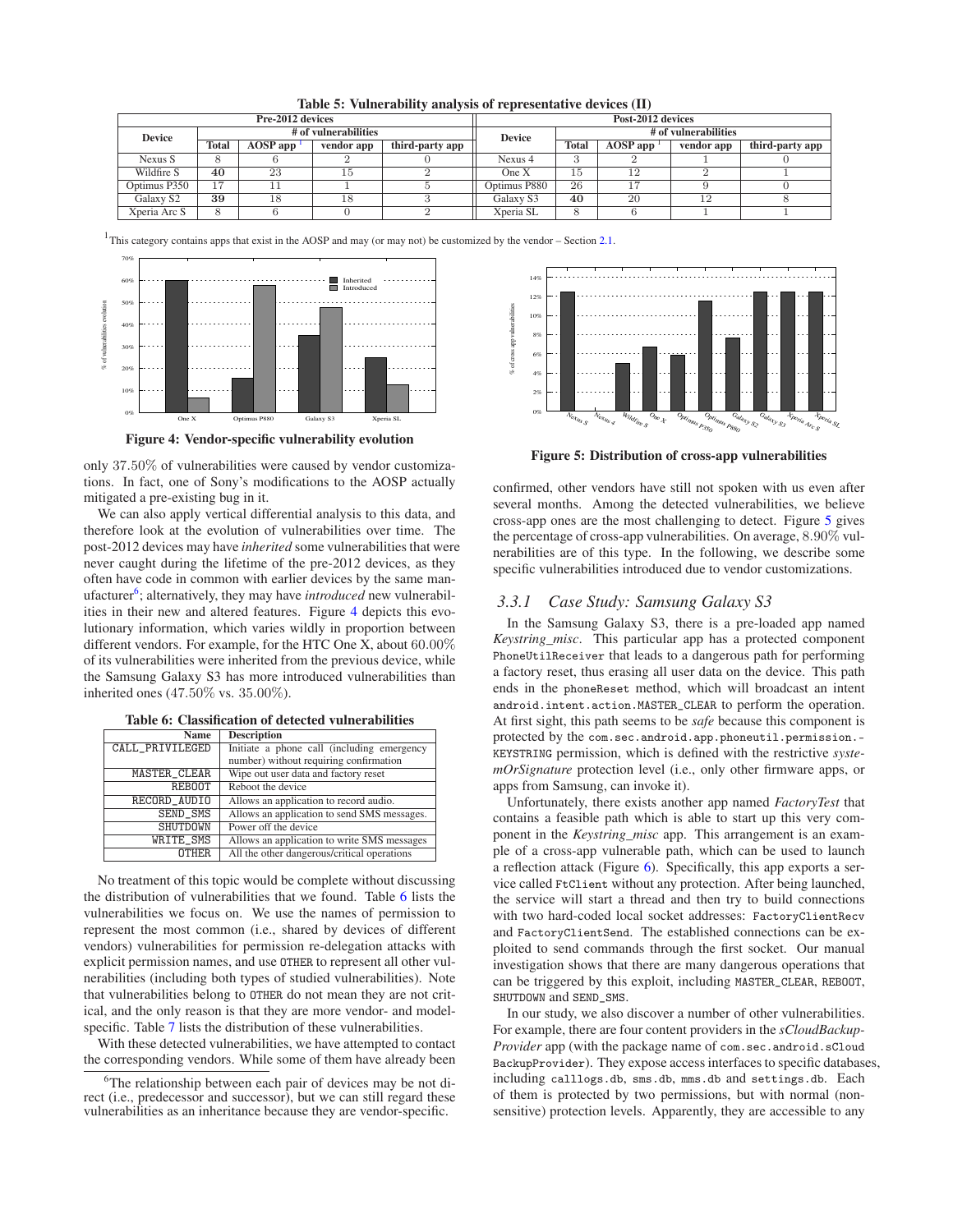|                 |               | # of vulnerabilities |            |       |      |                |                      |                  |              |           |
|-----------------|---------------|----------------------|------------|-------|------|----------------|----------------------|------------------|--------------|-----------|
| <b>Name</b>     |               | Google               | <b>HTC</b> |       | LG   |                | <b>Samsung</b>       |                  | Sony         |           |
|                 | Nexus S       | Nexus 4              | Wildfire S | One X | P350 | <b>P880</b>    | Galaxy <sub>S2</sub> | <b>Galaxy S3</b> | Xperia Arc S | Xperia SL |
| CALL_PRIVILEGED |               |                      |            |       |      | 3              | ാ                    |                  |              |           |
| MASTER_CLEAR    |               |                      |            |       |      |                | 3                    | $\Omega$         |              |           |
| <b>REBOOT</b>   |               |                      |            |       |      |                | 4                    | 4                |              |           |
| RECORD_AUDIO    |               |                      |            |       |      |                |                      |                  |              |           |
| SEND_SMS        | 3             | $\Omega$             |            | 3     | 4    | $\overline{4}$ |                      | -                | 3            |           |
| SHUTDOWN        |               |                      |            |       |      |                |                      |                  |              |           |
| WRITE_SMS       | $\Omega$      |                      | h          | 6     | 3    | 3              |                      | 4                | $\Omega$     |           |
| <b>OTHER</b>    | $\Omega$<br>∠ |                      | 25         | Ð.    | 9    | 14             | 18                   | 17               | $\Omega$     | $\Omega$  |
| <b>Total</b>    |               |                      | 40         | 15    | 17   | 26             | 39                   | 40               |              |           |

<span id="page-8-2"></span>Table 7: Distribution of vulnerabilities among examined devices



<span id="page-8-1"></span>Figure 6: An example path of reflection attack

third-party app. Also, notice that this app exports four receivers without any protection, and it is able to craft specific intents that trigger corresponding backup actions to save various private information into these databases (e.g., standard SMS messages stored in mmssms.db will be copied into sms.db). After that, any app can simply retrieve these sensitive information (e.g., SMS messages and contacts information) through the corresponding four content providers without acquiring any sensitive permission.

#### *3.3.2 Case Study: LG Optimus P880*

The LG Optimus P880 has a number of vulnerabilities; here, we will detail two of them, leading to a permission re-delegation attack and a content leak respectively. However, unlike the Samsung vulnerabilities, neither of the ones we will describe are reflection attacks, making them easier to detect, describe, and exploit.

The first one is related to REBOOT, a permission reserved for system or pre-loaded apps. In the LG Optimus P880, there is an app named *LGSettings*, which is a customized version of the AOSP *Settings* app. This particular app exports an activity com.android. settings.Reboot (completely without permission protection). This activity will be triggered if an android.intent.action.MAIN intent is received, and its invocation will simply reboot the device directly. Note that the AOSP does not have the corresponding vulnerable component.

The second one is a rather direct content leak vulnerability. The com.lge.providers.lgemail content provider in the *LGEmail* app is not protected, and therefore exposes access to the *EMAIL.db*, a

database that contains three tables named *EAccount*, *EMessageBox* and *EMessage*. These tables are very sensitive, as through them, all account and message related information (including message contents) can be exposed. Note that this app is customized from the AOSP *Email* app; however, in the AOSP, the corresponding content provider is protected by a permission named com.android. email.permission.ACCESS\_PROVIDER with the *systemOrSignature* protection level. Therefore, LG's customization here adds a vulnerability to an otherwise-secure AOSP app.

### <span id="page-8-0"></span>4. DISCUSSION

While collecting the data for our evaluation, we saw some indirect evidence of software development policies in place at the various vendors. This evidence may be anecdotal, but we feel it is interesting enough to warrant mention. For example, Sony's standout performance does not appear to be accidental; in both their devices that we studied, the eventstream content provider (which was implemented as an SQLite database, as many are) actually had explicit checks for SQL injection attacks. Furthermore, Sony's customized version of the AOSP *Mms* app actually mitigated problems found in the unaltered problem. Similarly, as we remarked in Section [2.3,](#page-3-0) HTC made considerable progress between the release of the HTC Wildfire S and the One X, possibly due to early exposure of a large proportion of security vulnerabilities in earlier HTC's devices [\[39\]](#page-11-6) and the efforts made by the corporation to take security to heart ever since. The One X makes extensive use of custom permissions to prevent further vulnerabilities from creeping into its firmware – a relatively straightforward approach to take, yet an effective one, as shown by our vulnerability analysis.

We also note that there are not very strong correlations between a number of superficial metrics and the number of vulnerabilities present in a stock firmware image. Code size does not strongly correlate: the Nexus 4 has the third-largest number of LOC, but the lowest number of vulnerabilities in the whole study. The number of apps does not correlate: both Sony devices perform very well, despite having a very large number of apps, while the LG devices do poorly on security even though they have the fewest apps of any non-reference device. Finally, even popularity does not appear to correlate with security: Samsung's Galaxy S3 was the most popular smartphone of 2012, having shipped in excess of 50 million units as of March 2013 [\[45\]](#page-11-7), and yet it had the most vulnerabilities of any phone in its generation studied in this paper.

Lastly, we would like to acknowledge some of the limitations of our work. We do not cover the customization of system level code, which can be an interesting topic for future research. Our current prototype also has several constraints. First of all, our static analysis produces a relatively high false positive rate. On average, our analysis produces less than 300 paths per device. While it does not make too much effort to manually verify each path, it would be better if we could use a light-weight dynamic analyzer to reduce the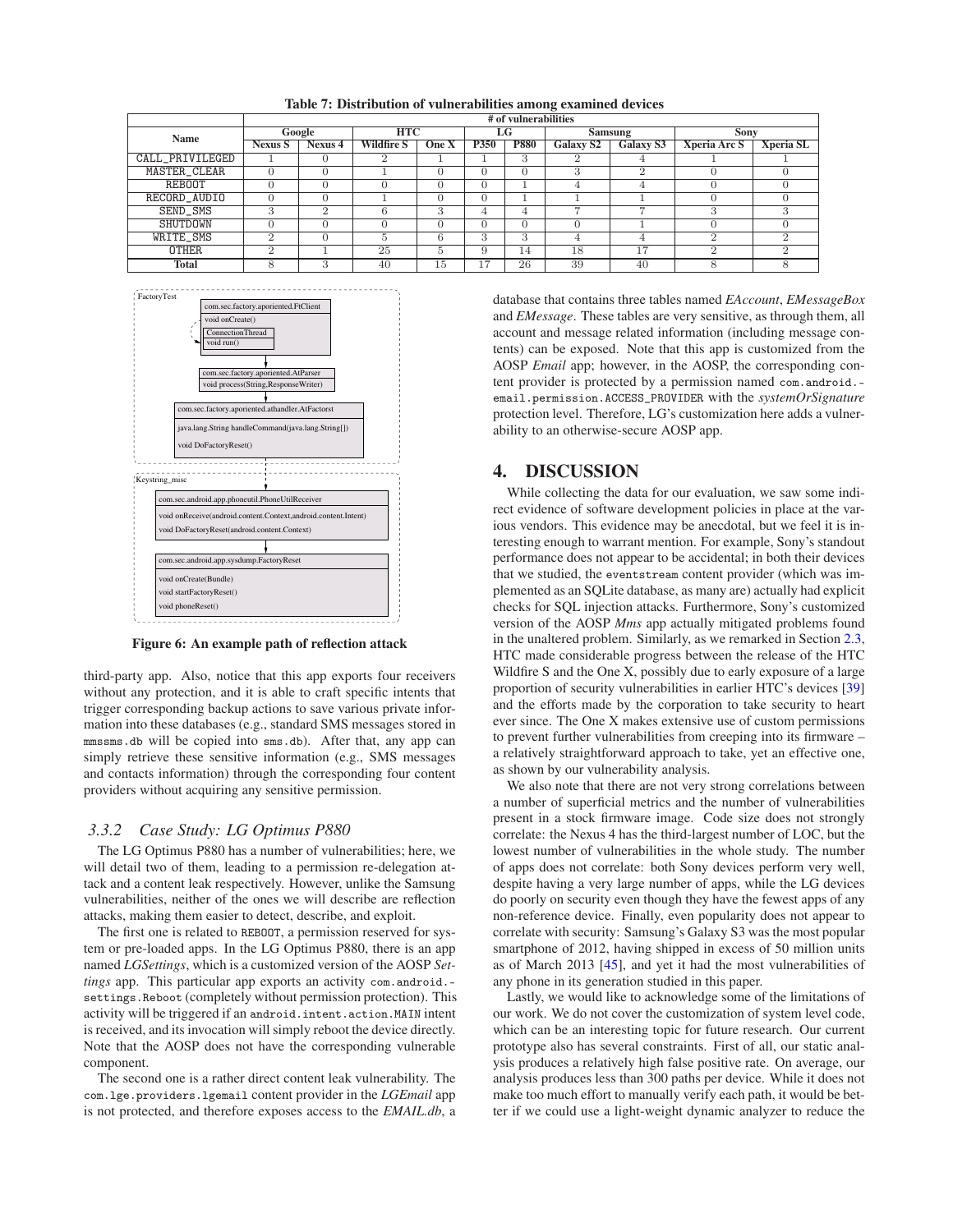manual workload. Secondly, we generate the call graph recursively. In order to avoid very deep (potentially infinite) recursion, we constrain our analysis in two ways: only acyclic graphs are allowed, and/or the maximum length of a path (or the maximum exploration time) is set as an upper boundary for safety. These constraints may prevent us from discovering certain vulnerabilities if there exists heavy code obfuscation that either extends the length of vulnerable path or modifies the sinks we use to define such paths. Fortunately, it is our experience that most pre-loaded apps (other than bundled third-party apps) are not extensively obfuscated. As a result, these constraints were primarily triggered by infinite recursion, not by overly long, yet valid, call chains.

# <span id="page-9-0"></span>5. RELATED WORK

Provenance Analysis In our system, provenance provides important context which we use when evaluating the results of our other analyses. However, determining the provenance of an app or a piece of code is a difficult problem, which has attracted much research. For example, traditional similarity measurement has been widely used in malware (e.g., virus and worm) clustering and investigation. Kruegel et al. [\[32\]](#page-11-8) propose an approach to detect polymorphic worms by identifying structural similarities between control flow graphs. SMIT [\[29\]](#page-10-4), a malware database management system based on malware's function-call graphs, is able to perform large scale malware indexing and queries. Note these approaches are mainly developed for PC malware and have considerably more sophistication – and complexity – than our own. In the same spirit, we use chains of method signatures to determine whether a pre-loaded app is, in fact, an altered version of a core AOSP app. Previous insights however should be able to further guide us in improving accuracy and completeness of our approach.

In the Android platform, one line of inquiry concerns detecting repackaged apps – apps that have been altered and re-uploaded by some party other than the original author. DroidMOSS [\[50\]](#page-11-9), DNADroid [\[9\]](#page-10-13) and PiggyApp [\[49\]](#page-11-10) all focus on detecting repackaged apps in Android app markets, while AppInk [\[46\]](#page-11-11) pays attention to deterring repackaging behavior with watermarking techniques. These efforts all must establish the ancestry of any given app, which mirrors our efforts to understand, longitudinally, the evolution of firmware images using vertical differential analysis. However, we are not as concerned with the arrow of time – it is obvious the relationship between the original AOSP image and the vendor's customizations, for legal reasons more than technical ones.

Lastly, mobile advertisement libraries have attracted a lot of attention, as they live within other apps and share their permissions. They have been demonstrated to be another important source of privacy leaks [\[23\]](#page-10-14); furthermore, Book et al.'s longitudinal study [\[5\]](#page-10-15) shows that negative behaviors may be growing more common in such libraries over time. As a result, several mitigation measures have been proposed. Some add new APIs and permissions [\[36\]](#page-11-12) to attempt to isolate such alien code; AdSplit [\[41\]](#page-11-13), in contrast, moves advertisement code into another process to allow the core Android framework to issue it different permissions, and thus enforce a different policy. Our work has a strange kinship with these works, in that we similarly are interested in poorly-tagged vendor customizations mixed in with code from other sources. While we operate on a different scale to evaluate whole phone images instead of individual third-party apps, many of the same concepts apply. Furthermore, there similarly exists a disconnection between the trust a user may afford the open-source, heavily vetted AOSP and the vendor's customizations of it – attempting to mitigate the flaws introduced by the vendor would be an interesting topic for future work.

Permission Usage Analysis Our permission usage analysis is built upon the accumulated insight of a number of other works in this area. For example, Stowaway [\[17\]](#page-10-12), Vidas et al. [\[44\]](#page-11-14) and PScout [\[2\]](#page-10-5) all study the problem of overprivileged third party apps and provide permission mappings in different ways. Barrera et al. [\[3\]](#page-10-16) study the permission usage patterns of third party apps by applying self-organizing maps. None of these works analyze the problem of permission overprivilege in pre-loaded firmware apps, which is one key focus of our work.

Others have attempted to infer certain security-related properties about apps based solely on their requested permissions. Kirin [\[16\]](#page-10-17), for example, looks for hard-coded dangerous combinations of permissions to warn the user about potential malware. Sarma et al. [\[40\]](#page-11-15), Peng et al. [\[37\]](#page-11-16) and Chakradeo et al. [\[7\]](#page-10-18), on the other hand, use machine learning techniques to automatically classify apps as potentially malicious based on the permissions they seek. In this initial study, we do not attempt to look for such emergent effects in the permissions requested by a pre-loaded app as the examined stock images are released by reputable and trustworthy entities.

Vulnerability Analysis Several works have attempted to survey the landscape of malware on Android (e.g., MalGenome [\[51\]](#page-11-17)) as well as general apps [\[15,](#page-10-19) [38\]](#page-11-18). Other works, like DroidRanger [\[53\]](#page-11-19), RiskRanker [\[25\]](#page-10-20), Peng et al. [\[37\]](#page-11-16) and MAST [\[7\]](#page-10-18) all have been concerned with finding malicious apps in app markets that contain a large number of benign apps. DroidScope [\[48\]](#page-11-20) uses virtualization to perform semantic view reconstruction, much like a number of desktop systems, to analyze Android malware. The insights developed in these works are useful in informing our own about the potential dangers of third-party malicious apps.

Permission re-delegation vulnerabilities, a form of the classic confused-deputy attack [\[27\]](#page-10-7), have been known to be a problem on the Android platform for some time. ComDroid [\[8\]](#page-10-21), Woodpecker [\[24\]](#page-10-2), and CHEX [\[34\]](#page-11-5) all apply static analysis techniques to find vulnerabilities in either third party or pre-loaded apps. SEFA is most similar to the latter two systems. But our system also performs provenance analysis, allowing us to determine the impact of vendor customizations on security. While ComDroid and Woodpecker only could detect in-component vulnerabilities, CHEX could additionally detect cross-component ones. Our work is the most comprehensive yet, as it can find in-component, cross-component, and cross-app vulnerabilities. Specifically, cross-app vulnerabilities account for 8.90% of the vulnerabilities that we found, a significant proportion that also leads to similar, if not greater, security risks.

Several systems [\[6,](#page-10-22) [12,](#page-10-23) [18\]](#page-10-6) aim to mitigate the permission redelegation problem by either checking IPC call chains or by monitoring the run-time communication between apps. Other works try to protect security in a different manner. For example, virtualization techniques are leveraged by Cells [\[1\]](#page-10-24) and L4Android [\[33\]](#page-11-21). MoCFI [\[10\]](#page-10-25) implements a control-flow integrity enforcement framework for apps on iOS platform. These works are all complementary to our own, as similar techniques may be able to be applied to mitigate the impact of the flaws that we have detected.

Several systems, including TaintDroid [\[14\]](#page-10-26), PiOS [\[13\]](#page-10-27), Apex [\[35\]](#page-11-22), MockDroid [\[4\]](#page-10-28), TISSA [\[54\]](#page-11-23), AppFence [\[28\]](#page-10-29), Aurasium [\[47\]](#page-11-24), SOR-BET [\[19\]](#page-10-30) and CleanOS [\[43\]](#page-11-25) aim to study privacy leak issues. They all try to protect (or mitigate) the privacy leak problem by modifying the underlying framework. There has been considerably less work related to content leaks. ContentScope [\[52\]](#page-11-2) tries to identify vulnerabilities related to third-party, unprotected content providers. Our own work uses a similar concept, but is concerned with content providers in firmware. Note these content providers are only ever found in that context and we have to additionally cover protected content providers (that have not been addressed by earlier work).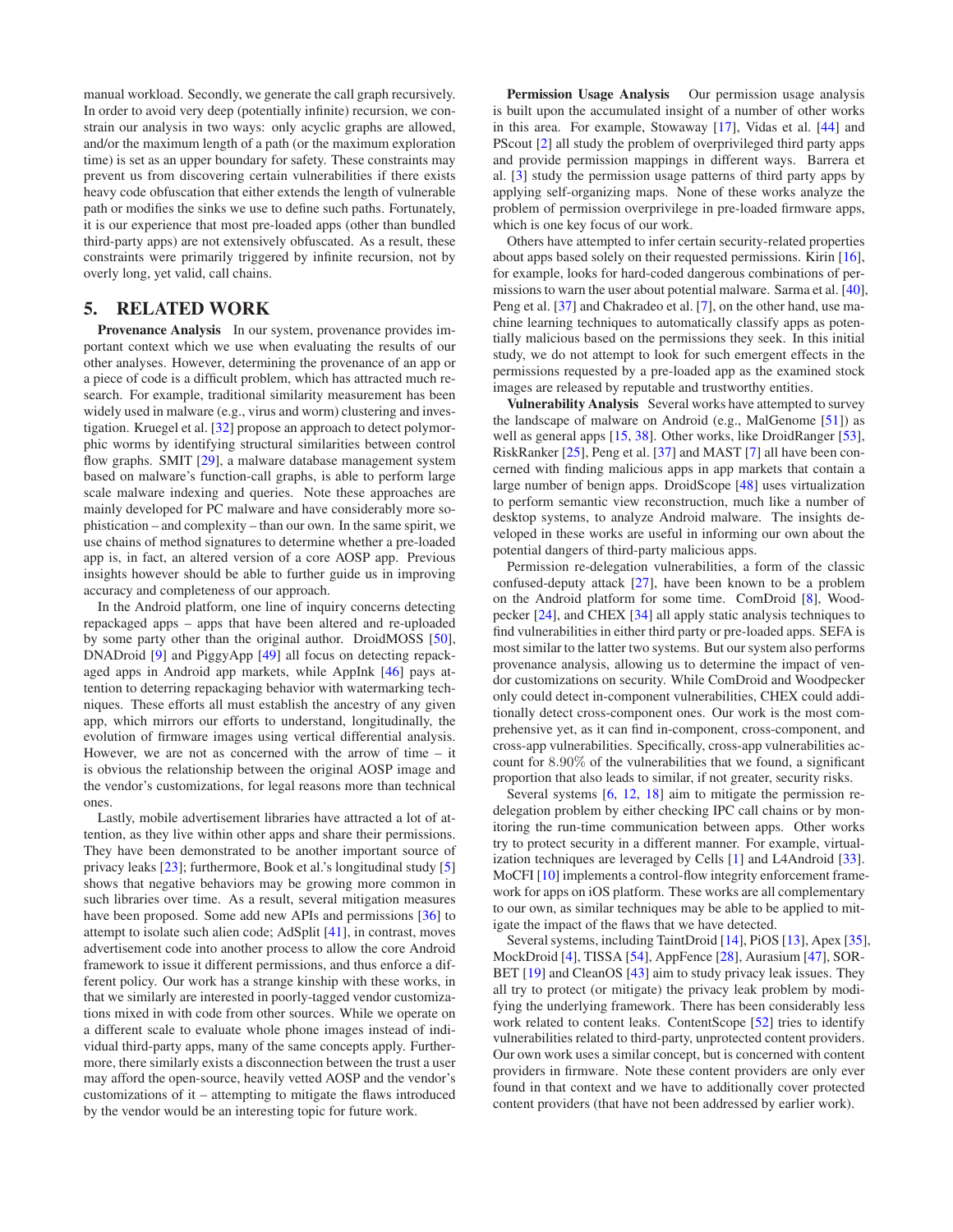## <span id="page-10-3"></span>6. CONCLUSION

In this paper, we evaluate the security impact of vendor customizations on Android devices by designing and implementing the SEFA analysis framework. This tool performs several analyses to study the provenance, permission usage and vulnerability distribution of the pre-loaded apps that make up a device's firmware image. We evaluated ten devices from five different vendors: two models from each vendor, representing two different generations. We then compare the various vendors' offerings for a given generation, as well as the evolution of any given vendor's security practices over time. Our results show that due to heavy vendor customizations, on average, over half of the apps in each image are overprivileged vendor apps, and more than 60% of the vulnerabilities we identified stemmed from the vendors' modifications to the firmware. Furthermore, for most of the manufacturers in our study, these patterns were stable over time, highlighting the need for heightened focus on security by the smartphone industry.

## 7. ACKNOWLEDGEMENTS

We would like to thank the anonymous reviewers for their comments that greatly helped improve the presentation of this paper. We also want to thank Kunal Patel, Wu Zhou and Minh Q. Tran for the helpful discussion. This work was supported in part by the US National Science Foundation (NSF) under Grants 0855297, 0855036, 0910767, and 0952640. Any opinions, findings, and conclusions or recommendations expressed in this material are those of the authors and do not necessarily reflect the views of the NSF.

#### <span id="page-10-24"></span>8. REFERENCES

- [1] J. Andrus, C. Dall, A. Van't Hof, O. Laadan, and J. Nieh. Cells: A Virtual Mobile Smartphone Architecture. In *Proceedings of the 23rd ACM Symposium on Operating Systems Principles*, SOSP '11, 2011.
- <span id="page-10-5"></span>[2] K. W. Y. Au, Y. F. Zhou, Z. Huang, and D. Lie. PScout: Analyzing the Android Permission Specification. In *Proceedings of the 19th ACM Conference on Computer and Communications Security*, CCS '12, 2012.
- <span id="page-10-16"></span>[3] D. Barrera, H. G. Kayacik, P. C. van Oorschot, and A. Somayaji. A Methodology for Empirical Analysis of Permission-Based Security Models and its Application to Android. In *Proceedings of the 17th ACM Conference on Computer and Communications Security*, CCS '10, 2010.
- <span id="page-10-28"></span>[4] A. R. Beresford, A. Rice, N. Skehin, and R. Sohan. MockDroid: Trading Privacy for Application Functionality on Smartphones. In *Proceedings of the 12th International Workshop on Mobile Computing Systems and Applications*, HotMobile '11, 2011.
- <span id="page-10-15"></span>[5] T. Book, A. Pridgen, and D. S. Wallach. Longitudinal Analysis of Android Ad Library Permissions. In *IEEE Mobile Security Technologies*, MoST '13, 2013.
- <span id="page-10-22"></span>[6] S. Bugiel, L. Davi, A. Dmitrienko, T. Fischer, A.-R. Sadeghi, and B. Shastry. Towards Taming Privilege-Escalation Attacks on Android. In *Proceedings of the 19th Annual Symposium on Network and Distributed System Security*, NDSS '12, 2012.
- <span id="page-10-18"></span>[7] S. Chakradeo, B. Reaves, P. Traynor, and W. Enck. MAST: Triage for Market-scale Mobile Malware Analysis. In *Proceedings of the 6th ACM Conference on Security and Privacy in Wireless and Mobile Networks*, WiSec '13, 2013.
- <span id="page-10-21"></span>[8] E. Chin, A. P. Felt, K. Greenwood, and D. Wagner. Analyzing Inter-Application Communication in Android. In *Proceedings of the 9th Annual International Conference on Mobile Systems, Applications, and Services*, MobiSys '11, 2011.
- <span id="page-10-13"></span>[9] J. Crussell, C. Gibler, and H. Chen. Attack of the Clones: Detecting Cloned Applications on Android Markets. In *Proceedings of 17th European Symposium on Research in Computer Security*, ESORICS '12, 2012.
- <span id="page-10-25"></span>[10] L. Davi, A. Dmitrienko, M. Egele, T. Fischer, T. Holz, R. Hund, S. Nurnberger, and A.-R. Sadeghi. MoCFI: A Framework to Mitigate Control-Flow Attacks on Smartphones. In *Proceedings of the 19th*

*Annual Symposium on Network and Distributed System Security*, NDSS '12, 2012.

- <span id="page-10-8"></span>[11] Defuse. Use-define chain. [http://en.wikipedia.org/](http://en.wikipedia.org/wiki/Use-define_chain) [wiki/Use-define\\_chain](http://en.wikipedia.org/wiki/Use-define_chain).
- <span id="page-10-23"></span>[12] M. Dietz, S. Shekhar, Y. Pisetsky, A. Shu, and D. S. Wallach. QUIRE: Lightweight Provenance for Smart Phone Operating Systems. In *Proceedings of the 20th USENIX Security Symposium*, USENIX Security '11, 2011.
- <span id="page-10-27"></span>[13] M. Egele, C. Kruegel, E. Kirda, and G. Vigna. PiOS: Detecting Privacy Leaks in iOS Applications. In *Proceedings of the 18th Annual Symposium on Network and Distributed System Security*, NDSS '11, 2011.
- <span id="page-10-26"></span>[14] W. Enck, P. Gilbert, B.-G. Chun, L. P. Cox, J. Jung, P. McDaniel, and A. N. Sheth. TaintDroid: An Information-Flow Tracking System for Realtime Privacy Monitoring on Smartphones. In *Proceedings of the 9th USENIX Symposium on Operating Systems Design and Implementation*, USENIX OSDI '10, 2010.
- <span id="page-10-19"></span>[15] W. Enck, D. Octeau, P. McDaniel, and S. Chaudhuri. A Study of Android Application Security. In *Proceedings of the 20th USENIX Security Symposium*, USENIX Security '11, 2011.
- <span id="page-10-17"></span>[16] W. Enck, M. Ongtang, and P. McDaniel. On lightweight mobile phone application certification. In *Proceedings of the 16th ACM Conference on Computer and Communications Security*, CCS '09, 2009.
- <span id="page-10-12"></span>[17] A. P. Felt, E. Chin, S. Hanna, D. Song, and D. Wagner. Android Permissions Demystified. In *Proceedings of the 18th ACM Conference on Computer and Communications Security*, CCS '11, 2011.
- <span id="page-10-6"></span>[18] A. P. Felt, H. Wang, A. Moshchuk, S. Hanna, and E. Chin. Permission Re-Delegation: Attacks and Defenses. In *Proceedings of the 20th USENIX Security Symposium*, USENIX Security '11, 2011.
- <span id="page-10-30"></span>[19] E. Fragkaki, L. Bauer, L. Jia, and D. Swasey. Modeling and Enhancing Android's Permission System. In *Proceedings of 17th European Symposium on Research in Computer Security*, ESORICS '12, 2012.
- <span id="page-10-1"></span>[20] Gartner. Gartner Says Worldwide Smartphone Sales Soared in Fourth Quarter of 2011 With 47 Percent Growth. [http://www.](http://www.gartner.com/it/page.jsp?id=1924314) [gartner.com/it/page.jsp?id=1924314](http://www.gartner.com/it/page.jsp?id=1924314).
- <span id="page-10-9"></span>[21] Google. Intent. [http://developer.android.com/](http://developer.android.com/reference/android/content/Intent.html) [reference/android/content/Intent.html](http://developer.android.com/reference/android/content/Intent.html).
- <span id="page-10-11"></span>[22] Google. Platform Versions. [http://developer.android.](http://developer.android.com/about/dashboards/index.html) [com/about/dashboards/index.html](http://developer.android.com/about/dashboards/index.html).
- <span id="page-10-14"></span>[23] M. Grace, W. Zhou, X. Jiang, and A.-R. Sadeghi. Unsafe Exposure Analysis of Mobile In-App Advertisements. In *Proceedings of the 5th ACM Conference on Security and Privacy in Wireless and Mobile Networks*, WiSec '12, 2012.
- <span id="page-10-2"></span>[24] M. Grace, Y. Zhou, Z. Wang, and X. Jiang. Systematic Detection of Capability Leaks in Stock Android Smartphones. In *Proceedings of the 19th Annual Symposium on Network and Distributed System Security*, NDSS '12, 2012.
- <span id="page-10-20"></span>[25] M. Grace, Y. Zhou, Q. Zhang, S. Zou, and X. Jiang. RiskRanker: Scalable and Accurate Zero-day Android Malware Detection. In *Proceedings of the 10th International Conference on Mobile Systems, Applications and Services*, MobiSys '12, 2012.
- <span id="page-10-10"></span><span id="page-10-7"></span>[26] Gsmarena. <http://www.gsmarena.com/>.
- [27] N. Hardy. The Confused Deputy: (or why capabilities might have been invented). *ACM SIGOPS Operating Systems Review*, 22, October 1988.
- <span id="page-10-29"></span>[28] P. Hornyack, S. Han, J. Jung, S. Schechter, and D. Wetherall. These Aren't the Droids You're Looking For: Retrofitting Android to Protect Data from Imperious Applications. In *Proceedings of the 18th ACM Conference on Computer and Communications Security*, CCS '11, 2011.
- <span id="page-10-4"></span>[29] X. Hu, T.-c. Chiueh, and K. G. Shin. Large-Scale Malware Indexing Using Function-Call Graphs. In *Proceedings of the 16th ACM Conference on Computer and Communications Security*, CCS '09, 2009.
- <span id="page-10-0"></span>[30] IDC. Strong Demand for Smartphones and Heated Vendor Competition Characterize the Worldwide Mobile Phone Market at the End of 2012, IDC Says. [https://www.idc.com/getdoc.](https://www.idc.com/getdoc.jsp?containerId=prUS23916413#.UQIPbh0qaSp) [jsp?containerId=prUS23916413#.UQIPbh0qaSp](https://www.idc.com/getdoc.jsp?containerId=prUS23916413#.UQIPbh0qaSp).